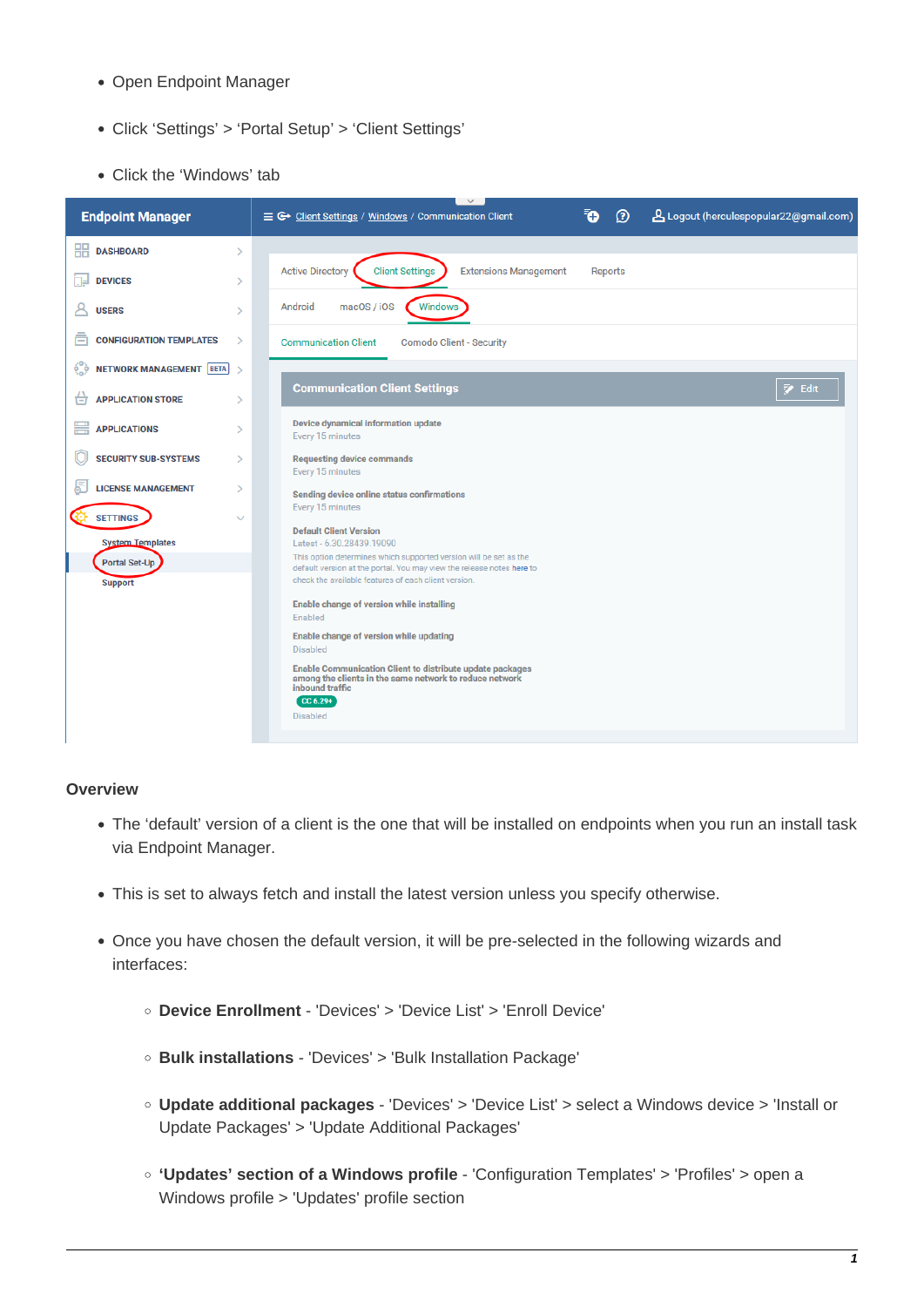- You can also specify whether admins can change the client version when they perform one the activities listed above.
	- Leave the 'Enable change...' options disabled to prevent admins from installing a different version to the one you selected.
	- This avoids the possibility of admins installing older or incompatible versions of the clients.

## **Step-by-step process**

- Open Endpoint Manager
- Click 'Settings' > 'Portal Set-Up'
- Select 'Client Settings' > 'Windows'
- You can choose the default version of the communication client (CC) and / or Comodo Client Security (CCS)
- The rest of this article explains how to configure the default version of CC. The configuration options are similar for CCS too.

# **Communication Client**

- Open the 'Communication Client' tab
- Click 'Edit' to change the settings: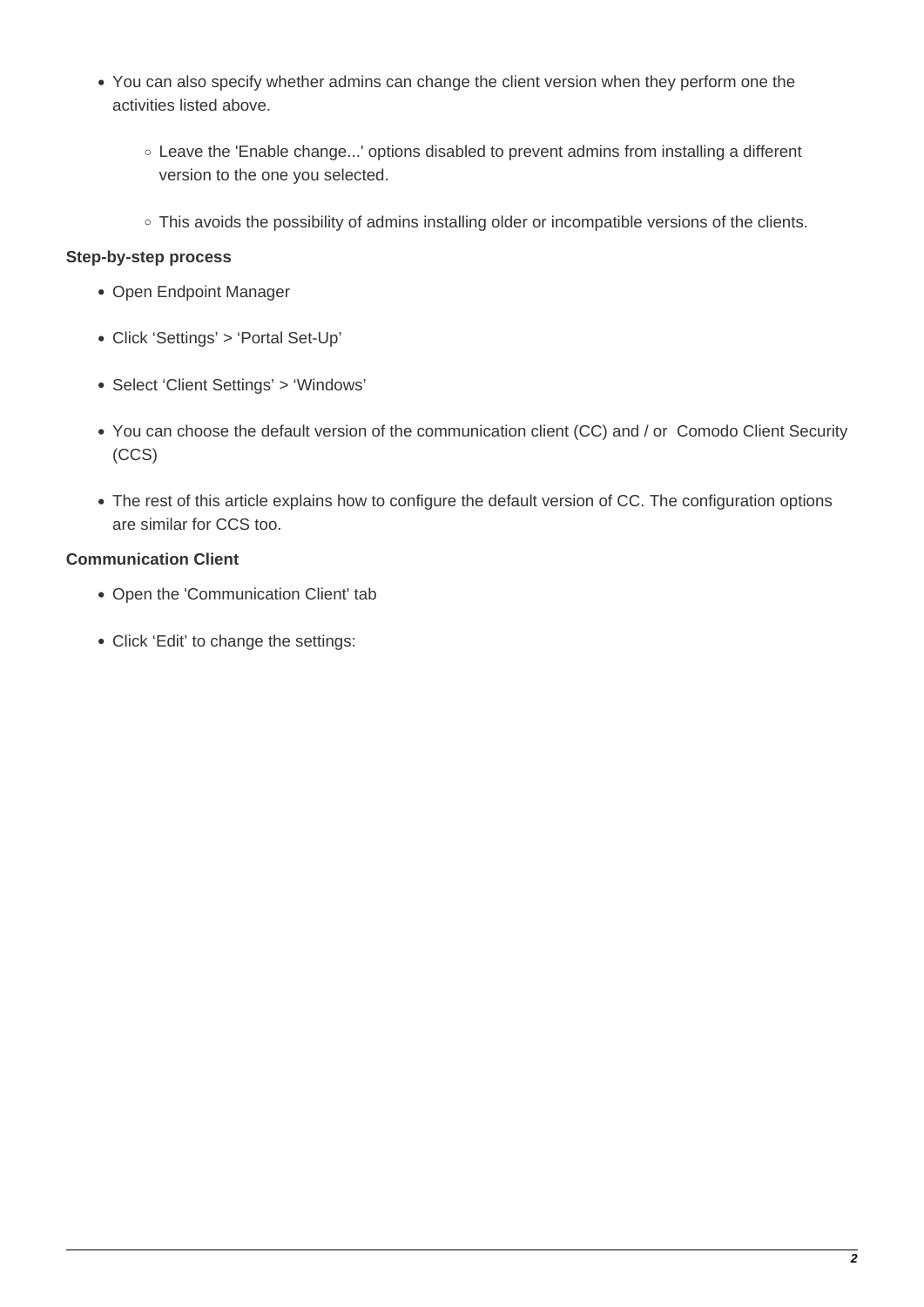**Communication Client** 

**Comodo Client - Security** 

| <b>Communication Client Settings</b>                                                                                                              |    |  |  |  |
|---------------------------------------------------------------------------------------------------------------------------------------------------|----|--|--|--|
| Device dynamical information update                                                                                                               |    |  |  |  |
| 15 minutes                                                                                                                                        | 27 |  |  |  |
| n                                                                                                                                                 |    |  |  |  |
| <b>Requesting device commands</b>                                                                                                                 |    |  |  |  |
| 15 minutes                                                                                                                                        | 60 |  |  |  |
| n                                                                                                                                                 |    |  |  |  |
| Sending device online status confirmations                                                                                                        |    |  |  |  |
| 15 minutes<br>1                                                                                                                                   | 27 |  |  |  |
|                                                                                                                                                   |    |  |  |  |
| <b>Default Client Version</b>                                                                                                                     |    |  |  |  |
| Latest - 6.30.28439.19090                                                                                                                         |    |  |  |  |
| This option determines which supported version will be set as the<br>default version at the portal. You may view the release notes here to        |    |  |  |  |
| check the available features of each client version.                                                                                              |    |  |  |  |
| Enable change of version while installing<br>H                                                                                                    |    |  |  |  |
| Enable change of version while updating<br>ш                                                                                                      |    |  |  |  |
| Enable Communication Client to distribute update                                                                                                  |    |  |  |  |
| packages among the clients in the same network<br>to reduce network inbound traffic CC6.29+                                                       |    |  |  |  |
| According to the existing environment settings like firewall, gateways,<br>etc., additional ports for packages distribution should be configured. |    |  |  |  |
| Ports with numbers greater than 20000 should be available by default                                                                              |    |  |  |  |

Configure the following settings:

**Default Client Version** – Choose which version of the agent should be installed or updated on managed endpoints. You can choose the version from the drop down: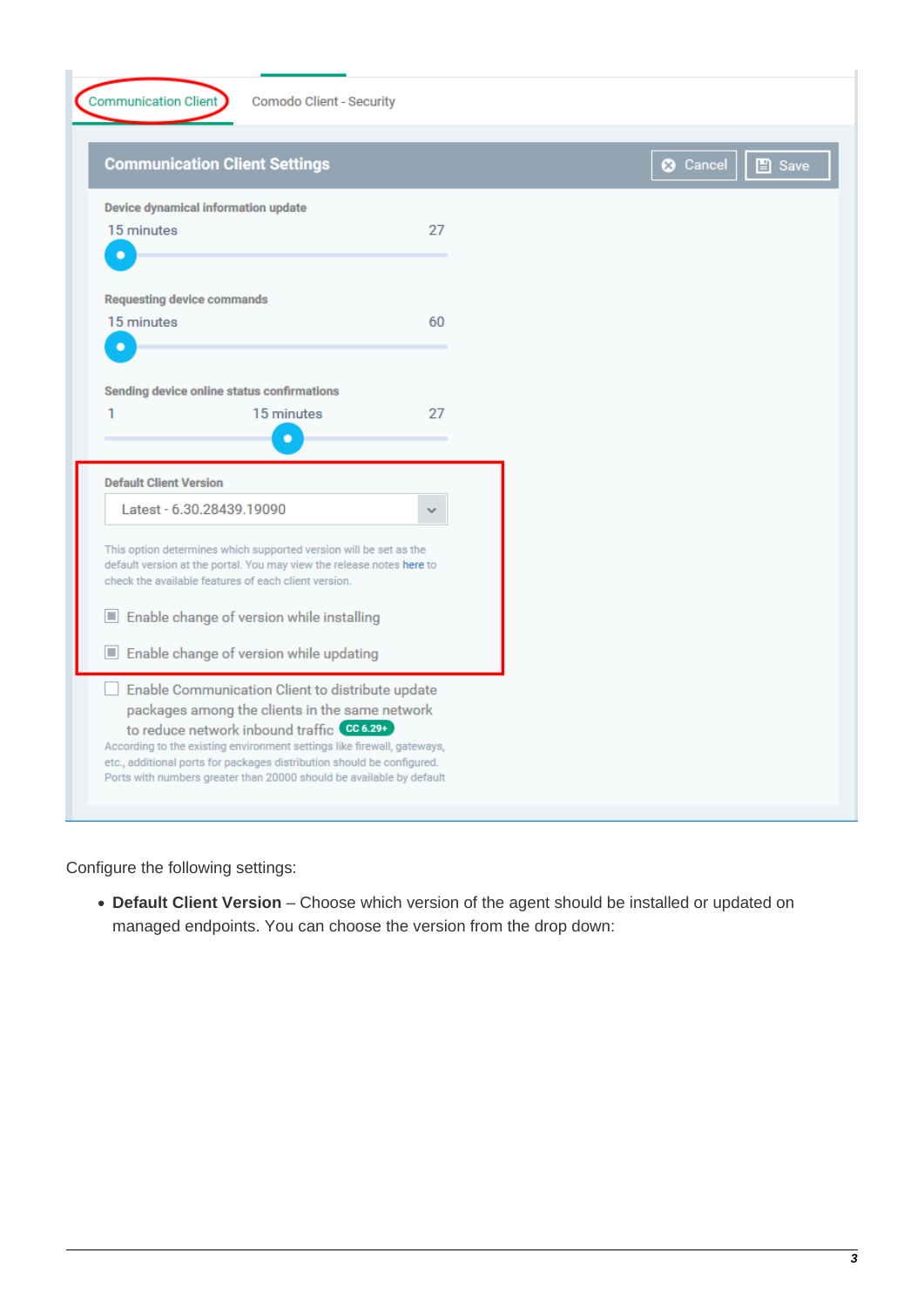| <b>Default Client Version</b> |  |  |  |  |
|-------------------------------|--|--|--|--|
| Latest - 6.30.28439.19090     |  |  |  |  |
| Latest - 6.30.28439.19090     |  |  |  |  |
| 6.30.28439.19090              |  |  |  |  |
| 6.29.27694.19071              |  |  |  |  |
| 6.28.26684.19061              |  |  |  |  |
| 6.27.25138.19040              |  |  |  |  |
| 6.26.23576.19030              |  |  |  |  |
| 6.25.21986.19010              |  |  |  |  |
| 6.24.20361.18120              |  |  |  |  |
| 6.23.18107.18100              |  |  |  |  |
| 6.22.16531.18090              |  |  |  |  |

- Endpoint Manager will present the default version you choose here in the [installation interfaces](#page-0-0) [listed above.](#page-0-0)
- The default, if you change nothing, is 'Latest <version number>' (so Endpoint Manager will always present the most up-to-date version).
- **'Enable change of version while…'** Specify whether admins can install/update to a different version than you one you selected:
- **'**Enable change of version **while installing'**  affects:
	- **Device Enrollment** 'Devices' > 'Device List' > 'Enroll Device'
	- **Bulk installations** 'Devices' > 'Bulk Installation Package'
- **'**Enable change of version **while updating'** affects:
	- **Update additional packages** 'Devices' > 'Device List' > select a Windows device > 'Install or Update Packages' > 'Update Additional Packages'
	- **'Updates' section of a Windows profile** 'Configuration Templates' > 'Profiles' > open a Windows profile > 'Updates' profile section

The rest of this article shows the various places where the default client version is shown.

## **Device Enrollment**

- Click 'Devices' > 'Device List' > 'Enroll Device'
- The default client is shown as follows: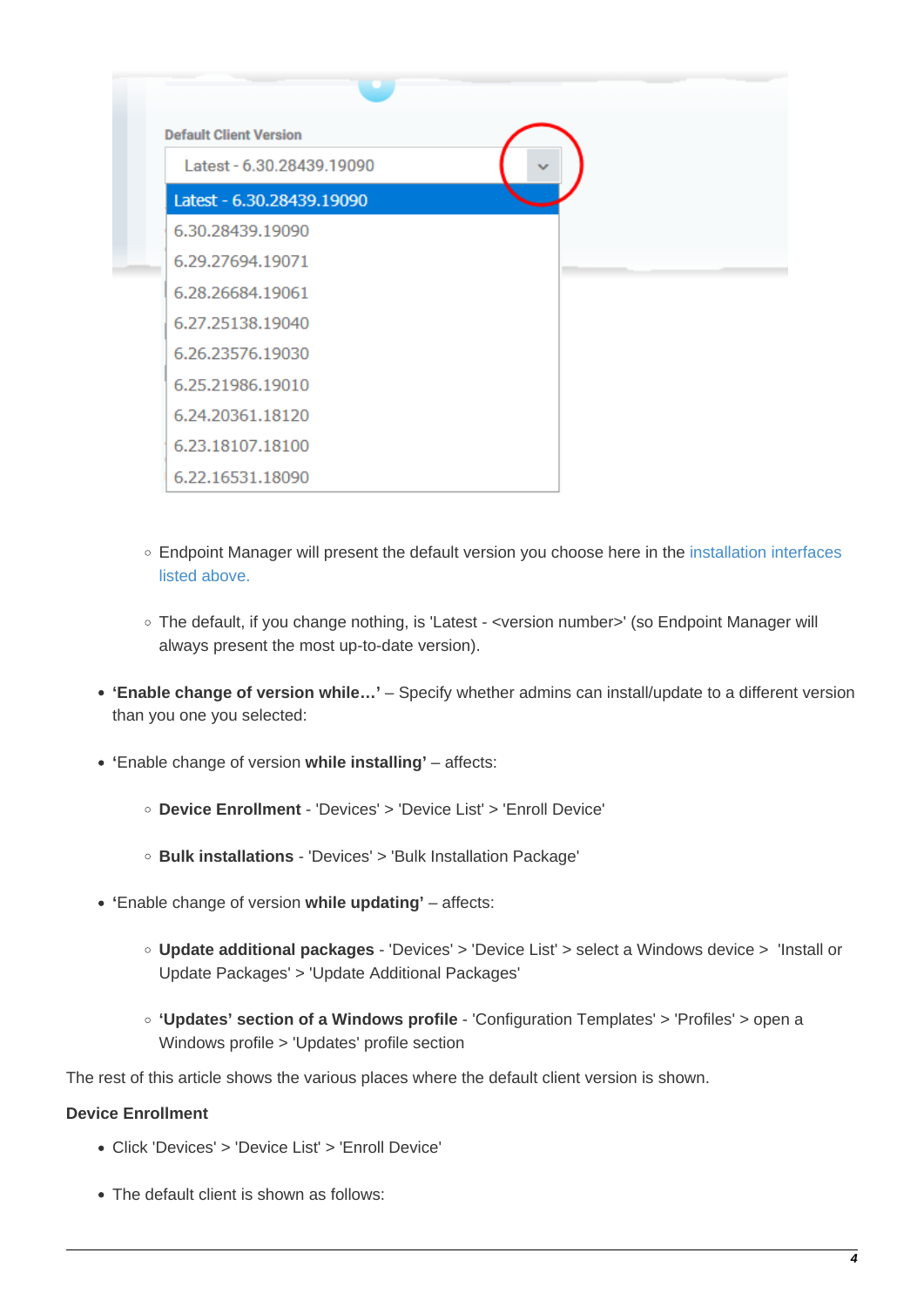

 $\pmb{\times}$ 

### **Bulk Installations**

- Click 'Devices' > 'Bulk Installation Package'
- The default client is shown as follows:

| <b>Endpoint Manager</b>                              | $\wedge$<br>■ Bulk Installation Package                                                                                                                                              |  |  |
|------------------------------------------------------|--------------------------------------------------------------------------------------------------------------------------------------------------------------------------------------|--|--|
| 噐<br><b>DASHBOARD</b><br>$\rightarrow$               | <b>Bulk Installation Package</b><br>Remote Control by ITarian                                                                                                                        |  |  |
| 匍<br><b>DEVICES</b><br>$\checkmark$                  |                                                                                                                                                                                      |  |  |
| <b>Device List</b>                                   | User *                                                                                                                                                                               |  |  |
| <b>Bulk Installation Package</b>                     | stephenrobert778@gmail.com                                                                                                                                                           |  |  |
| <b>USERS</b><br>$\mathcal{E}$                        | By default, an installation package will be prepared for the logged in user. If you would like to change the user, please input the corresponding user name<br>into the field above. |  |  |
| <b>CONFIGURATION TEMPLATES</b><br>高<br>$\rightarrow$ | Customer*                                                                                                                                                                            |  |  |
| ୍ଚ<br>NETWORK MANAGEMENT BETA >                      | infotech                                                                                                                                                                             |  |  |
| <b>APPLICATION STORE</b><br>ਜਿ<br>$\mathcal{P}$      | Device group                                                                                                                                                                         |  |  |
| ₩<br><b>APPLICATIONS</b><br>$\mathcal{P}$            | Default Group - infotech                                                                                                                                                             |  |  |
| <b>SECURITY SUB-SYSTEMS</b><br>$\rightarrow$         | Package Options                                                                                                                                                                      |  |  |
| <b>LICENSE MANAGEMENT</b><br>$\rightarrow$           | Choose operating system                                                                                                                                                              |  |  |
|                                                      | Windows x64<br>$\checkmark$                                                                                                                                                          |  |  |
| <b>SETTINGS</b><br>o<br>$\mathcal{P}$                | Choose clients                                                                                                                                                                       |  |  |
|                                                      | Communication Client                                                                                                                                                                 |  |  |
|                                                      | Use default Communication Client version (6.24.20361.18120)                                                                                                                          |  |  |
|                                                      | Comodo Client - Security                                                                                                                                                             |  |  |
|                                                      | <b>Additional options</b>                                                                                                                                                            |  |  |
|                                                      | Include initial Antivirus signature database (will apply only if a profile contains Antivirus section)                                                                               |  |  |
|                                                      | Profile *                                                                                                                                                                            |  |  |

#### **Update additional packages**

- 'Devices' > 'Device List' > select a Windows profile > 'Install or Update Packages' > 'Update Additional Packages'
- The default client version is shown as follows:

 $\pmb{\times}$